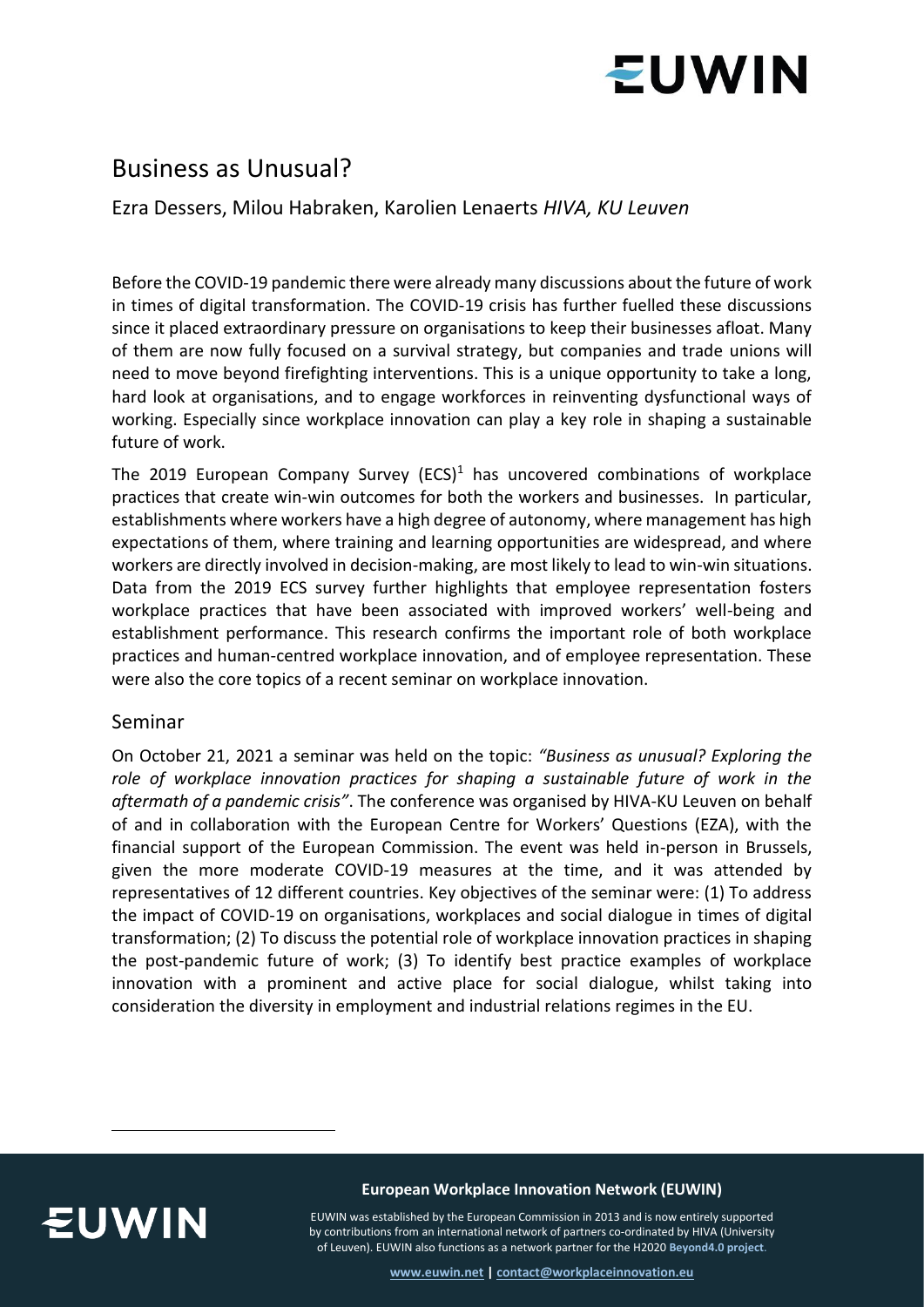# **EUWIN**



**Dr. Ezra Dessers** chaired the seminar, and welcomed the participants to Brussels. Next up was guest speaker, **Prof. Geert Van Hootegem**, who gave a keynote speech on workplace innovation during and after the COVID-19 crisis. The seminar continued with a combination of expert presentations and group discussion rounds, led by **Dr. Milou Habraken**. In the morning, we had expert presentations by **Prof. Steven Dhondt, Dr. Egoitz Pomares** and **Prof. Vassil Kirov**, followed by a group discussion round focused on workplace innovation practices and coalitions. In the afternoon expert presentations were given by **Dr. Majda Seghir** and **Dr. Ralf Kopp**. The group discussion focused on social dialogue and whether business as unusual will become the new normal. The plenary, closing discussion, was led by Dr. Karolien Lenaerts. During the coffee and lunch breaks, participants, speakers and organisers were able to continue discussions and exchange information on an informal basis.

#### Presentations

**Prof. Geert Van Hootegem**, General Director of HIVA-KU Leuven (Belgium), made a substantiated plea to consolidate the positive changes in the organisation of work (in terms of increased autonomy, blurring of silos). He indicated that bureaucracy is already returning, and called on unions to not only preserve the realisations of the past, but also to actively invest in workplace innovation practices.



#### **European Workplace Innovation Network (EUWIN)**

EUWIN was established by the European Commission in 2013 and is now entirely supported by contributions from an international network of partners co-ordinated by HIVA (University of Leuven). EUWIN also functions as a network partner for the H2020 **[Beyond4.0 project](https://beyond4-0.eu/)**.